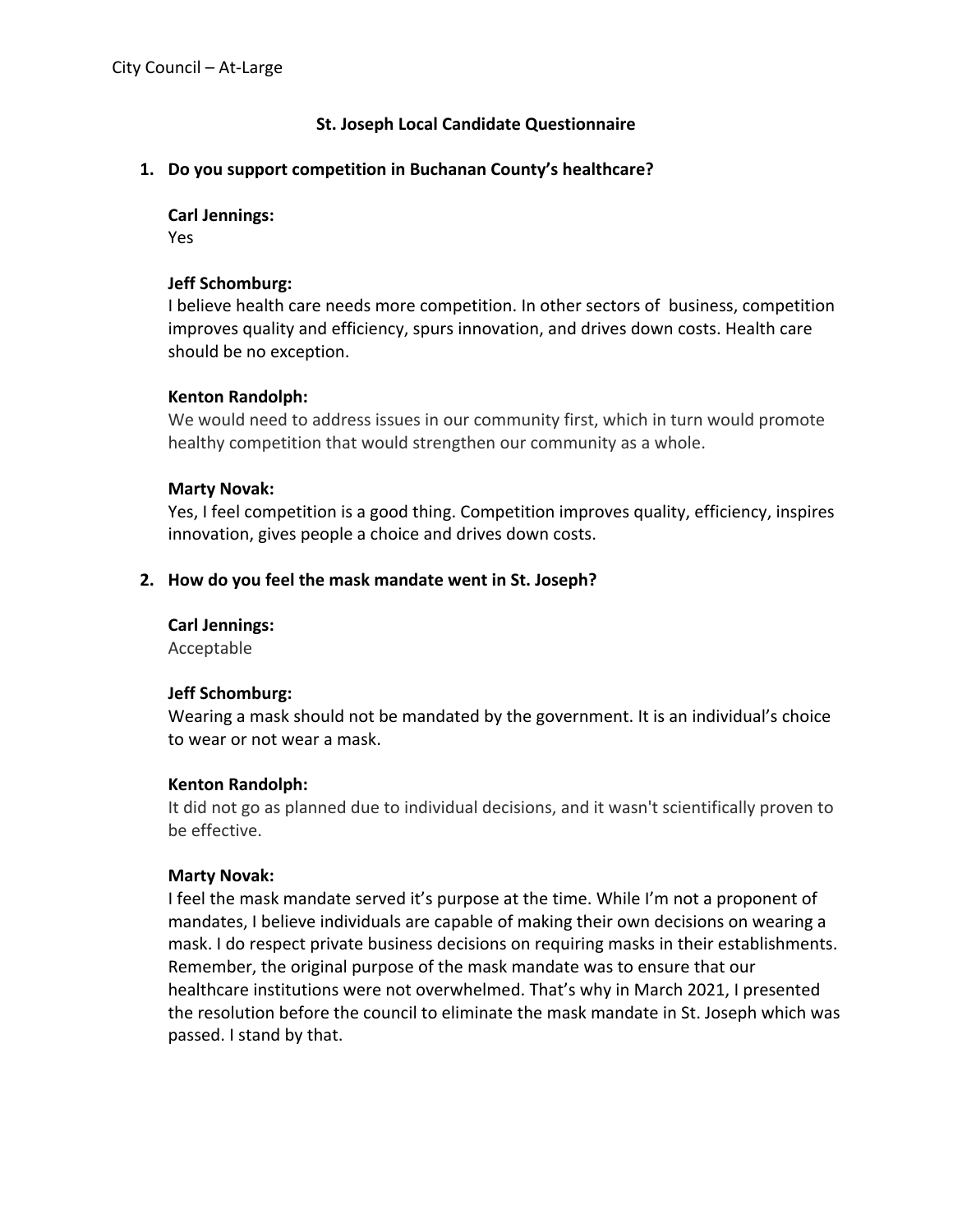**3. Do you support policies that would permit males and females to share the same public restrooms, locker rooms, and showers, based on their self-identified gender instead of their natural born gender?**

**Carl Jennings:** No

**Jeff Schomburg:** No

**Kenton Randolph:** No as I believe that creates a safety threat for women.

**Marty Novak:**

No

**4. Do you support requiring photo ID to vote?**

**Carl Jennings:** Yes

**Jeff Schomburg:** Yes

**Kenton Randolph:**

Yes

#### **Marty Novak:**

I believe voting is a sacred privilege and must be protected. I fully agree the Missouri Voter ID Requirement Amendment passed in 2016 requiring the presentation of voter IDs at public elections in order to prove national and state citizenship.

# **5. If faced with a budget deficit, would you support or oppose cutting spending rather than increasing taxes?**

**Carl Jennings:** Yes

#### **Jeff Schomburg:**

Support cutting spending or find more efficient ways to spend the money

#### **Kenton Randolph:**

However, I'm only in favor of cutting spending for those things that will not have a long term impact on necessary items such as infrastructure.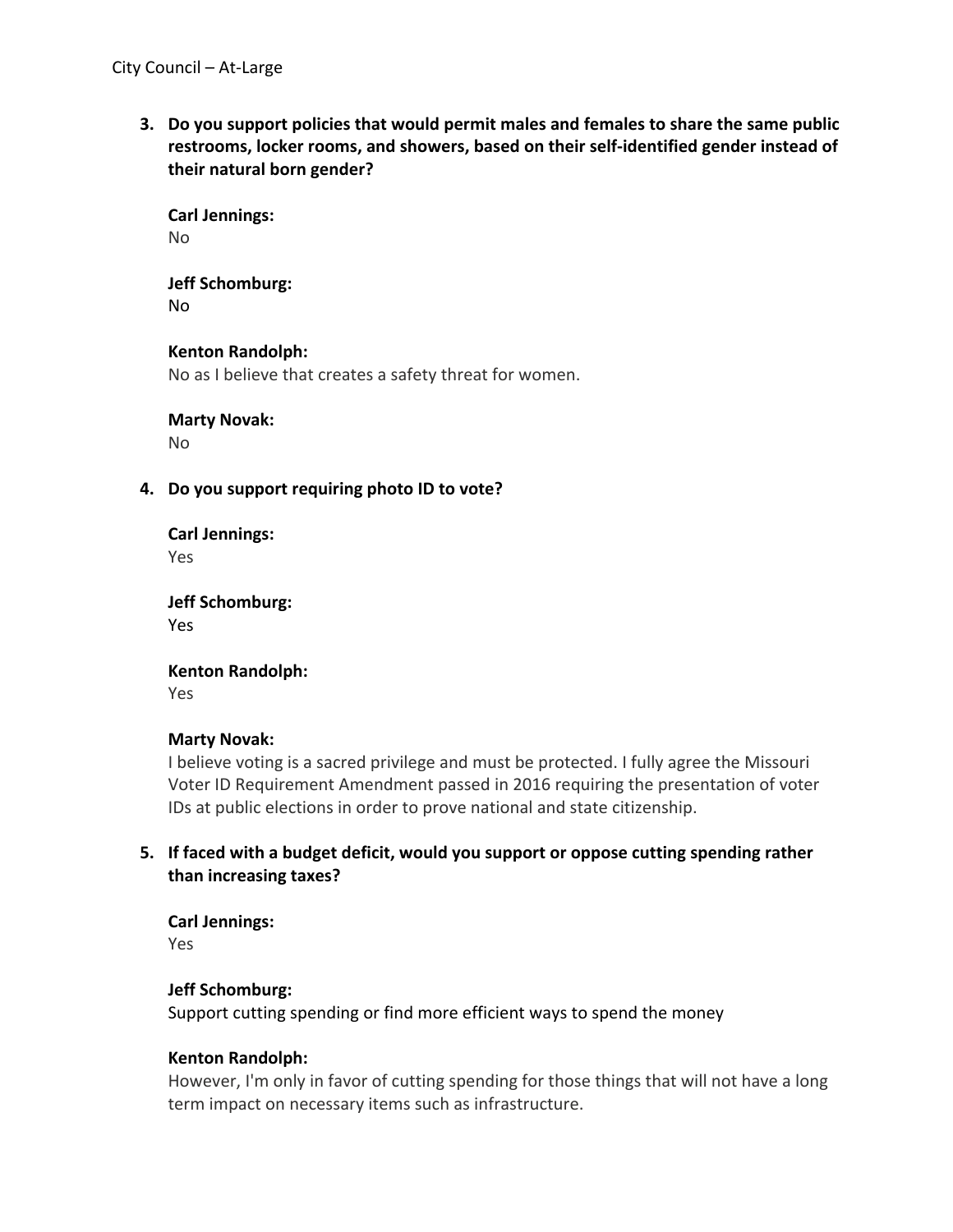#### **Marty Novak:**

I believe we must be fiscally responsible with the \$167 million annual budget. As with my personal budget, I believe we need make sure we're getting the most bang from every buck. If we don't have it, we can't spend it. Looking at all options and sources of alternative revenues as well as operational efficiencies, reduced spending and austerity must be exhausted before ever looking at raising taxes.

# **6. If the council were given \$1M to use to fund projects in St. Joseph, what would you fund?**

## **Carl Jennings:**

In the grand scheme of things 1M isn't a lot of money. But I would get a good start on sidewalks around the schools that do not have them.

## **Jeff Schomburg:**

Spend the money according to what the needs are for the city at the time the money is given to us. Form a committee of citizens and business leaders to come up with an action plan to spend the money wisely.

## **Kenton Randolph:**

Items that would have a long-term benefit to our community such as infrastructure, beautification, etc.

#### **Marty Novak:**

A one-time gift of \$1 million could be put to great use on a concerted effort on helping eliminate derelict buildings and blight. Using \$250,000 a year, for four years could go a long way. It could be used for increased property maintenance and code enforcement and increased demolition of derelict, abandoned, and condemned buildings and properties.

# **7. Do you believe in equity (equal outcome) or equality (equal opportunity)?**

# **Carl Jennings:**

Equality. Always

# **Jeff Schomburg:**

This question can be interpreted in many different ways, could you please be more specific?

# **Kenton Randolph:**

There's nothing holding us back from achieving equal opportunity, as it's based on individual decisions.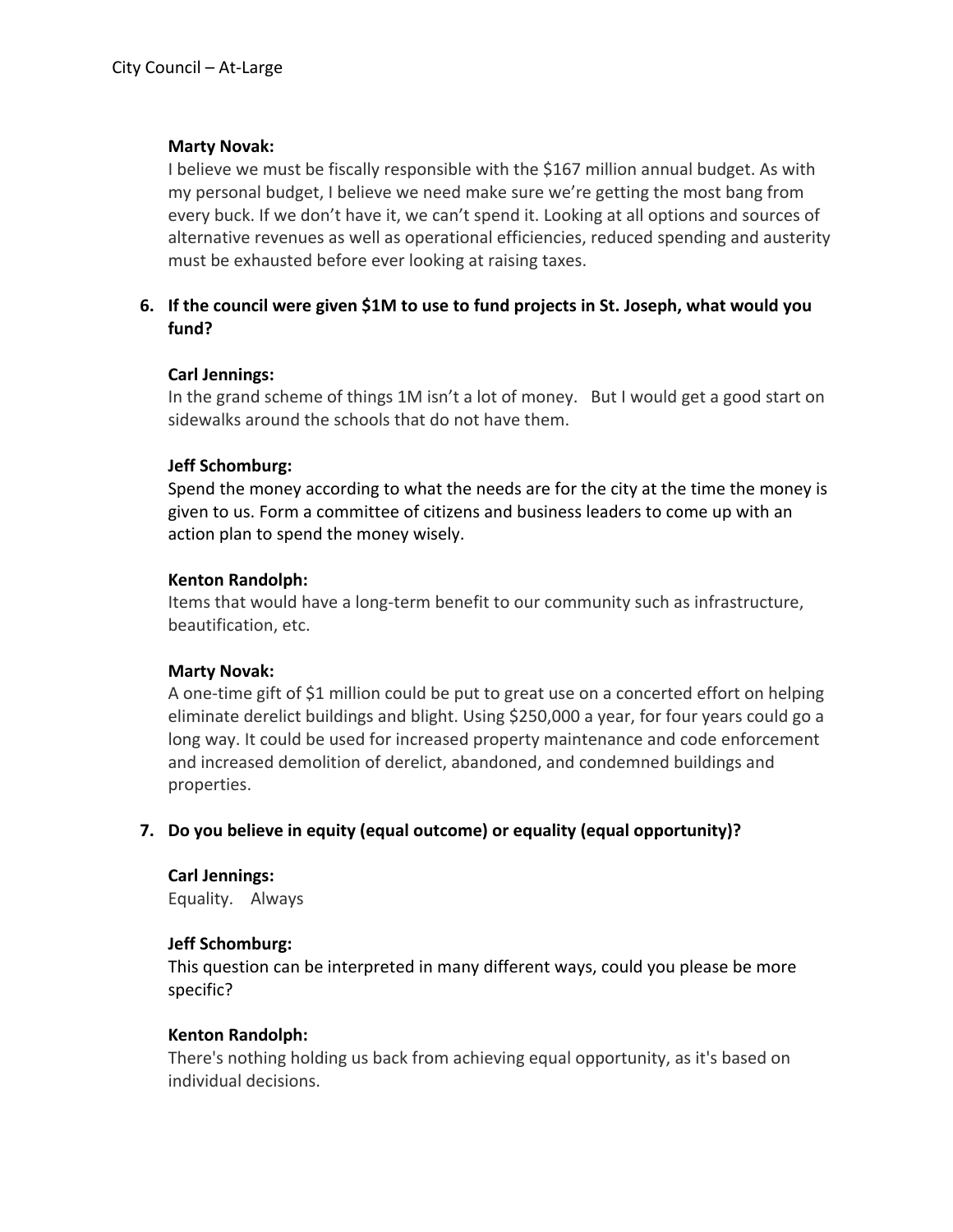#### **Marty Novak:**

I believe in Equality, in which every individual is given the same opportunities to excel, prosper and grow.

**8. How does St. Joseph compare to Kansas City? What lessons can each city learn from each other?**

#### **Carl Jennings:**

We are not Kansas City. We do not want to be Kansas City. We want to be the best St. Joseph can be

## **Jeff Schomburg:**

Comparing the two city's are like apples and oranges. Kansas City has approximately 500,000 people and St. Joseph has approximately 70,000. I would like to see St. Joseph have more economic growth like Kansas City but still have that small town feel. St. Joseph should not follow everything that Kansas City does, we should make decisions on what it best for our city.

## **Kenton Randolph:**

It's not necessary to compare ourselves to Kansas City as we are a much smaller community. We would benefit from focusing on other communities that are comparable in size and succeeding and growing. Focus on creating a niche to capitalize on.

#### **Marty Novak:**

St. Joseph is a community where people care about each other. We have many organizations that exist specifically to help those in need. St. Joseph is easy to get around and navigate. St. Joseph has a rich history spanning all the way back to the Pony Express and Jesse James. Multiple St. Joseph Museums help keep this history alive. Saint Joseph has a fantastic Arts community, tremendous architecture. St. Joseph has all the retail shopping, entertainment – concerts, festivals – and amenities of a Kansas City but without the hassle.

**9. Merrick Garland stated that the greatest threat comes from racially or ethnically motivated violence, "specifically those who advocated for the superiority of the white race". Do you agree or disagree?**

**Carl Jennings:** Disagree